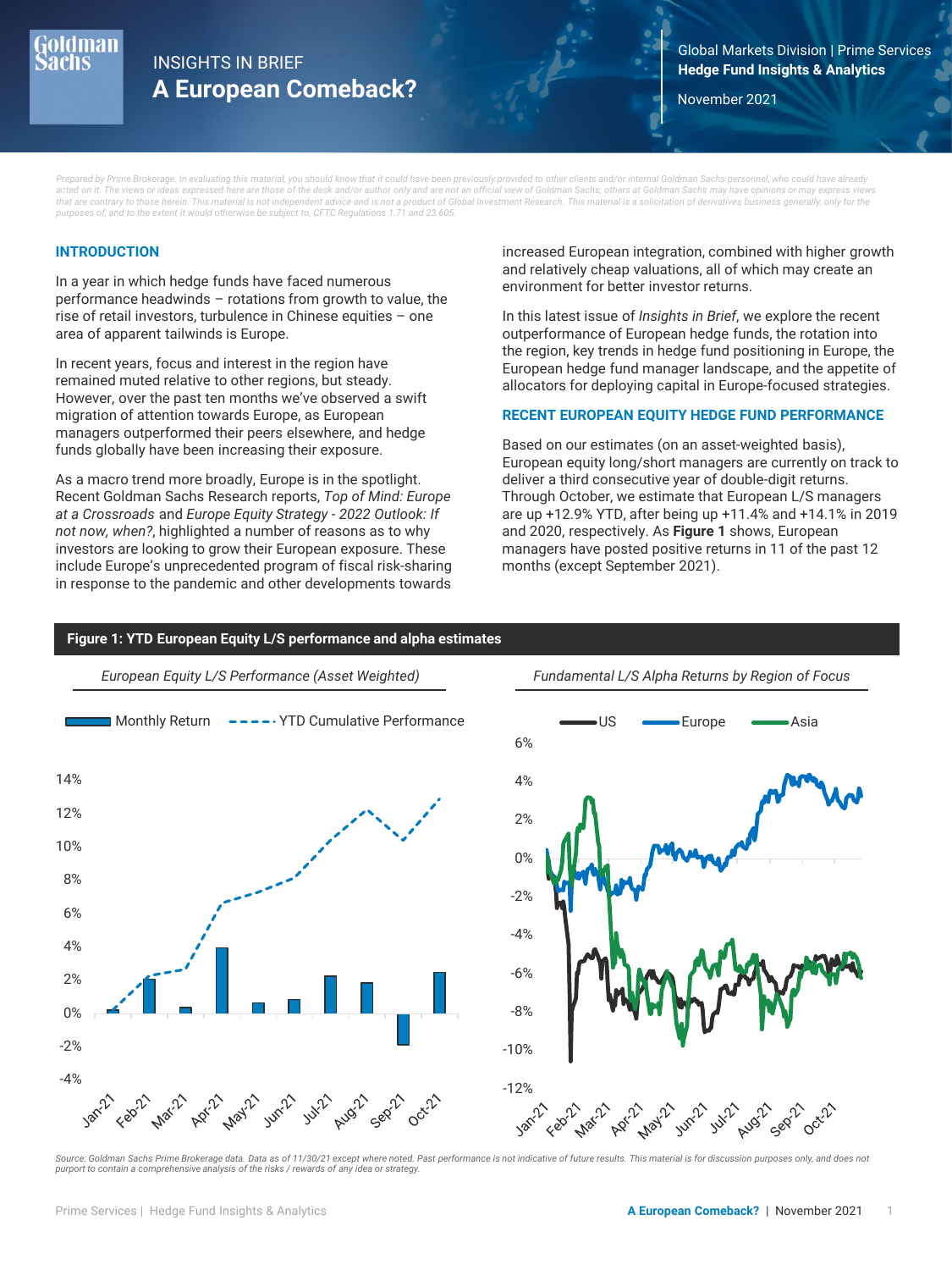Despite the losses in September, European managers still managed to significantly outperform the market benchmark (-1.9% vs. -4.6% MSCI EU).

The strength of this performance distinguishes them from their US- and Asia-focused peers: through October, the average US-focused equity L/S fund was +6.5%, and the average Asia-focused L/S fund was +3.2%. In large part, this relative outperformance has been driven by European managers' lack of exposure to the major performance headwinds of 2021: the rapid appreciation of widely-held shorts in January in the US, and then the China sell-off that occurred from May onwards. We would caveat, however, that as in all regions, the dispersion in performance among European managers is high this year. Moreover, the assetweighted performance average is higher than the equallyweighted average, indicating relatively stronger performance by larger European managers.

However, it is not just in absolute performance terms that European L/S funds are outperforming. In contrast to USfocused funds, which have delivered negative YTD alpha of around -6%, we estimate that European funds have delivered positive alpha of between +3.3% and +6.6% (depending on the alpha model used) through the end of October, positioning them for the third year in a row of positive alpha. European funds have also acquitted themselves well in alpha terms on a longer-term basis.

During the last 5 years, European L/S funds generated an aggregate alpha of +32.4%, while US funds delivered just +4.0% (though both regions lagged Asia at +46.1%). However, this alpha has been masked by an easier benchmark to beat: the MSCI Europe has annualized 7.1% over the last 5 years, while the S&P 500 has annualized 16.5%. In addition, our sense is that the 'globalization' of the portfolios of some of the largest European long/short managers (discussed in more detail on page 4-5) has also contributed to recent alpha.

Away from equity L/S, we estimate that European credit funds are also outperforming their global peers, albeit by a smaller margin: the average European credit fund was +13.8% through November, vs. 11.3% for the global average. In eventdriven, European funds are slightly lagging the average (+8.4% vs. +10.2%), though that differential is largely explained by the larger presence of activist strategies in the US within our dataset, which have performed very strongly this year.

#### **HEDGE FUND FLOWS INTO EUROPE**

Since the start of the year, hedge funds globally have aggressively rotated into European equities at the expense of other regions, buying European stocks in seven out of the ten past months. To further this point, Europe is the only net bought region on the Goldman Sachs Prime Brokerage book year to date, on the back of risk-on flows with long buying outpacing short selling 3.5 to 1 in dollar terms, as shown in **Figure 2** .

As a result, hedge fund positioning in European equities has risen considerably this year on several measures:

- **Long/Short Ratio (market value)**: The aggregate L/S ratio in European stocks is up  $+27\%$  YTD – from 1.9 to 2.4, the highest level in nearly six years (since June 2015). On the other hand, the aggregate L/S ratios in all other regions have declined so far this year.
- **Net weighting vs. the market benchmark**: Hedge funds' net weighting in Europe vs. the MSCI World has risen +6.0 pts YTD to +1.2%. This is the first time they have been overweight since December 2019 and the highest level on our record, as shown in **Figure 2**. For the first time since November 2017, Europe is now the most overweight region in the GS Prime Brokerage book.



Source: Goldman Sachs Prime Brokerage data. Data as of 11/30/21 except where noted. Past performance is not indicative of future results. This material is for discussion purposes only, and does not<br>purport to contain a com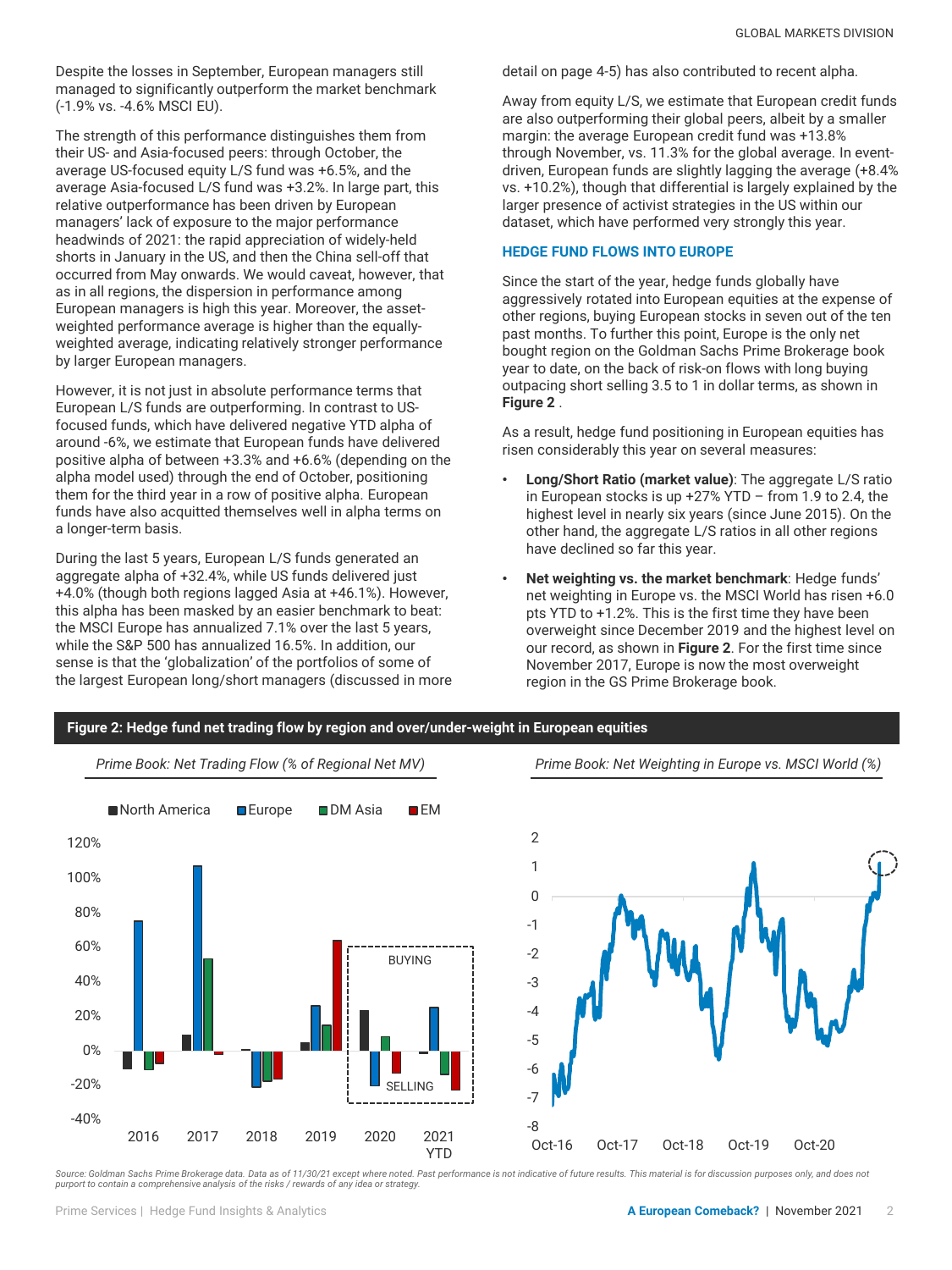• **Europe as percentage of global gross and net exposures:**  As a percentage of the overall Prime Brokerage book, gross/net exposures in Europe have risen +1.3/+5.9 pts YTD to 16.5%/19.0%, which are in the 47th/78th percentiles vs. the past ten years.

This is a sharp contrast versus what we observed in 2020 when Europe was by far the most net sold region on the Prime Brokerage book, almost entirely driven by short sales (also displayed in **Figure 2**); indicating much more positive sentiment towards the region throughout the course of this year.

Moreover, we would note that this year's buying activity has been more broad-based as compared to 2017 when European stocks saw large net buying on the back of double-digit earnings growth. While macro products (indices and ETFs) accounted for nearly 40% of the dollar net buying in 2017, the net buying so far this year has been driven entirely by single stocks, as 10 of 11 European sectors have been net bought (healthcare being the sole exception).

Although European stocks have seen significant net buying this year, the leverage profile across European equity L/S managers does not seem stretched, based on our estimates. While gross leverage has moved up in the past few months, it is still down -4.9 pts YTD at 171%, which is in the 33rd percentile vs. the past year and in the 52nd percentile vs. the past five years; suggesting there remains ample dry powder on the sidelines. Net leverage is also down -2.2 pts on a YTD basis at 55%, which is in the 32nd percentile vs. the past year and in the 79th percentile vs. the past five years.

#### **FACTOR AND THEMATIC POSITIONING IN EUROPE**

One of the most notable facets of positioning in Europe is on the topic of growth vs. value. Our global client base has tended to be long growth and short value, which has created a performance headwind in the last 12 months. However, as shown in **Figure 3**, Europe-focused long/short managers tend to have a higher tilt towards value relative to their Asia and US peers. Our factor models estimate that European L/S managers are currently net long the value factor by +3.8%. In contrast, Asia and US L/S managers are net short value by - 13.3% and -7.4%, respectively. Similarly, European L/S is currently net long the growth factor by just +3.6%, well below their Asian and US peers at +12.0% and +6.5%, respectively. This has helped to support the positive performance dynamics in favor of European managers this year.

Through our GS Custom Baskets, we also discern a number of other key themes in terms of current European hedge fund positioning:

• **Reopening (GSCBGOUT; above average positioning vs history)**: Prior to recent news of the Omicron variant, managers were positioned for outperformance of the European reopening trade: exposure to the EU Go Outside basket (GSCBGOUT) was in the 100<sup>th</sup> percentile versus the past five years. On a YTD basis, the basket was lagging the STOXX 600 by nearly 10 pts before the sell-off; since then, that gap has widened to almost 18 pts. Managers have also reduced their exposure to this theme, with the aggregate L/S ratio of the basket constituents on the GS Prime book falling from a high of 3.60 on November 17th



**Figure 3: Equity L/S growth and value exposure by region of focus**

Source: Goldman Sachs Goldman Sachs Prime Brokerage data. Data as of 11/30/21 except where noted. Past performance is not indicative of future results. This material is for discussion purposes only, and<br>does not purport to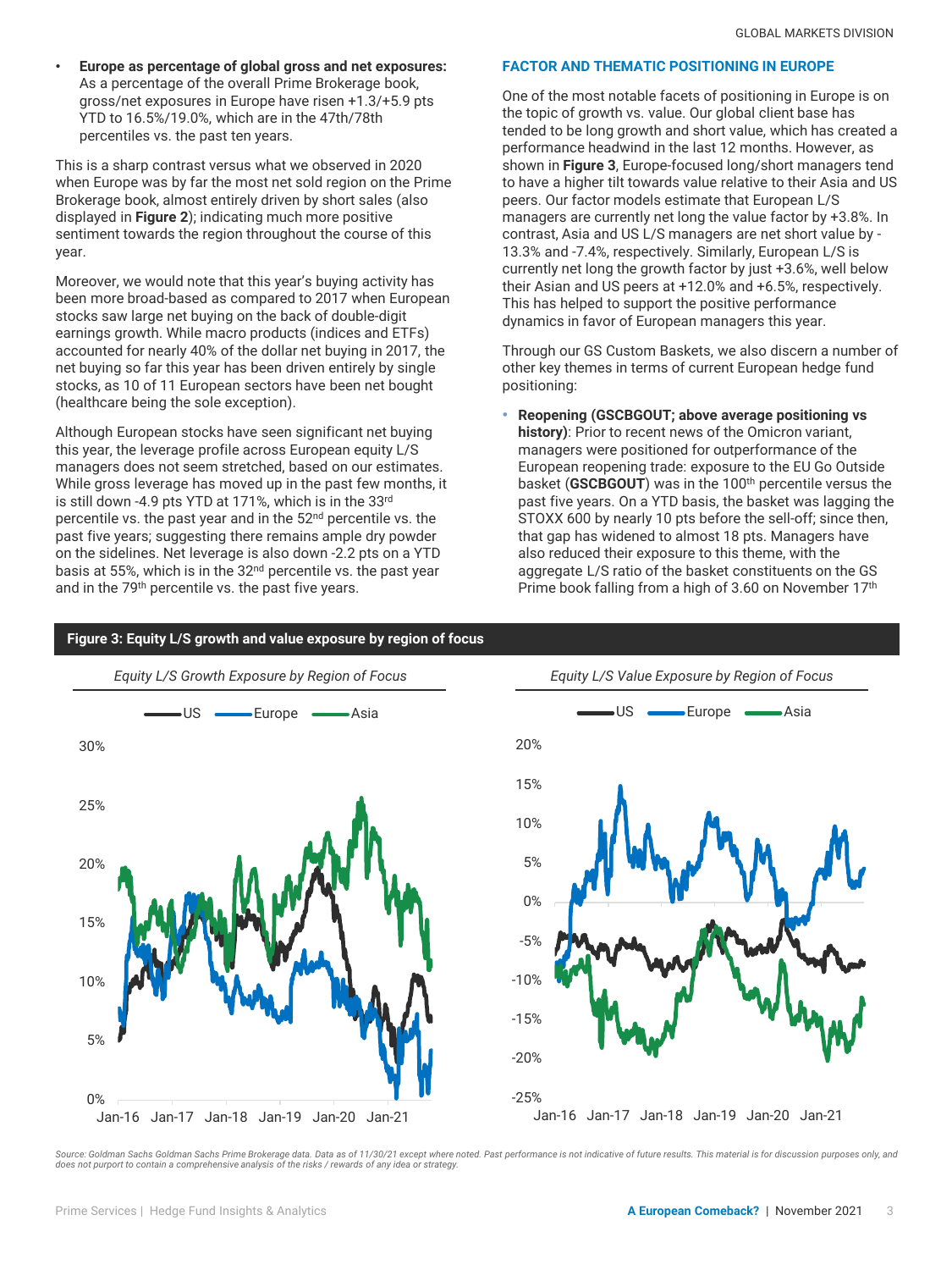to 3.13 on November 30<sup>th</sup>, suggesting a more cautious stance. With that said, positioning still remains relatively elevated, with the L/S ratio currently in the 92<sup>nd</sup> percentile on a five-year basis.

- **Renewables (GSXERNEW and GSXEENAB; mixed)**: The recent COP26 conference saw a reaffirmation of government commitments to net zero targets, with prospects of additional green fiscal stimulus supporting the broader ESG ecosystem. However, amid persistent supply chain challenges, hedge fund positioning appears to have shifted from pure green energy producers into tech and green transition enablers this year. For perspective, the aggregate L/S ratio of the EU Renewable Energy basket (GSXERNEW) is down -47% YTD to 1.94 (34th percentile vs. the past five years), while the L/S ratio of the EU New Cycle Enablers basket (GSXEENAB) is up +6% YTD to 3.06 (80th percentile vs. the past five years); though the trends appear to have partially reversed in the past few weeks.
- **China Exposure (GSXECHNA; above average positioning vs history but well below recent highs)**: The aggregate L/S ratio of the EU China Exposure basket (GSXECHNA) currently stands at 3.34, which is up +10% YTD and in the 89th percentile vs. the past five years; however, it has declined by -18% since rising to a multi-year high of 4.05 in early July, suggesting that hedge funds recently reduced net length in EU stocks with significant China exposure even though the price of the basket has risen +2.8% during the same period.

### **THE EUROPEAN HEDGE FUND MANAGER LANDSCAPE**

On a regional basis, European managers have consistently accounted for 15-25% of industry assets during the last decade. In the post-crisis period (2010-15), European managers lost share, falling from 19% to 15% of global assets, before beginning to grow again steadily. This growth reached a peak of almost 24% of assets in 2019, before falling sharply amid the COVID crisis back to 18%.<sup>1</sup>

However, the European hedge fund industry has tended to be skewed towards certain strategies in particular, with macro and systematic strategies representing an outsized share of assets relative to other regions. These strategies tend mostly to be global in their investment focus, meaning that funds with a regional focus on Europe represent a smaller segment of overall industry AUM. According to HFR, funds with a regional focus on Europe account for around 5.9% of total hedge fund industry AUM as of Q3 2021. While this proportion has declined over the past ten years (7.6% in 2011), all regions have experienced this losing trend as the number of funds with a global focus has continued to grow (40.1% in 2011, 50.9% in Q3 2021).2

Moreover, we found it interesting to note that many of the largest 'brand name' European managers have broadened their portfolios beyond their home region. As **Figure 4**  illustrates, the top ten European long/short managers in our Prime book have substantially decreased their exposure to

#### **Figure 4: Top 10 European equity L/S funds: regional gross and net exposure**



*Prime Book: Top 10 European ELS Regional Gross Exposure Prime Book: Top 10 European ELS Regional Net Exposure*



Source: Goldman Sachs Prime Brokerage data. Data as of 11/30/21 except where noted. Past performance is not indicative of future results. This material is for discussion purposes only, and does not *purport to contain a comprehensive analysis of the risks / rewards of any idea or strategy. 1. HFM – note that this analysis only includes managers with >\$1bn in AUM, so assumes that these trends hold for smaller managers.*

*2. HFR*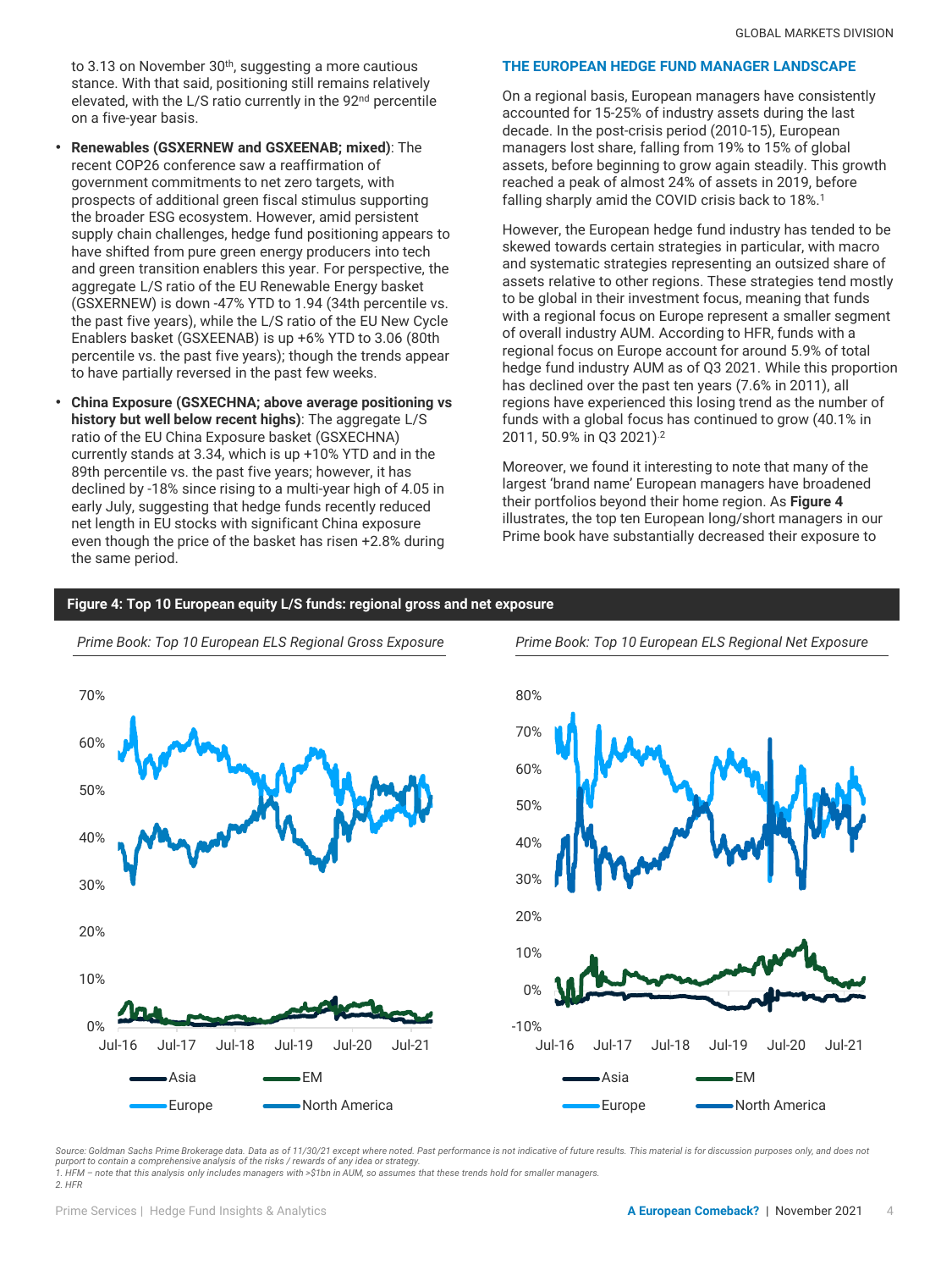Europe (by almost 20%) over the past five years, while North American exposure has steadily risen by an offsetting amount. The globalization of these strategies in recent years may have been due to many reasons including the perceived opportunity set within Europe, the migration towards growth, and more. The effect, however, has been to limit the range of dedicated European-focused products available to investors, and in some cases to discourage allocation to European funds given the potential for overlap with existing global exposures.

However, in the last two years, we have seen an increasingly vibrant new launch market in Europe, which may point towards a resurgence. Interestingly, a notable percentage of these offerings have been credit-focused, accounting for around 27% and 30% of new launches in Europe during 2019 and 2020 respectively, considerably higher than in the past. This changing strategy mix points towards both the evolving opportunity set and the changing nature of European managers.

### **ALLOCATOR APPETITE FOR EUROPEAN HEDGE FUNDS**

Until recently, allocator interest in Europe had been relatively muted for a number of years. **Figure 5** shows regional demand for hedge fund strategies based on investor surveys that the Goldman Sachs Capital Introduction team has conducted. After a spike in demand in 2018 (off the back of strong European performance in 2017), appetite for European exposure has stayed at a consistently low level. At the outset of 2021, the majority of regional interest expressed was in Asia-focused strategies, with around 45% of allocators planning to increase their exposure. At the same time, just 11% of allocators planning to increase their exposure to European strategies throughout 2021.

However, despite this muted interest at the beginning of the year, we have begun to observe (on an anecdotal basis) more allocators looking to re-evaluate the opportunity set for various reasons, including:

- **Concerns around diversification**: A number of investors have expressed concerns around their portfolios being overweight in US equities or growth and are looking to diversify internationally or towards value through European managers. While the larger European managers have decreased Europe exposure in recent years, this exposure still accounts for the majority of the book, which offers investors the opportunity to achieve that regional diversification within their portfolios. Moreover, European managers indeed have a value tilt according to our book.
- **Tackling the 'travel backlog'**: As international travel between the US and Europe has recently reopened, and comfort levels with international travel are slowly increasing, many allocators have expressed that they are looking to make up for lost time and commence searches for European managers.
- **Opportunity set**: More and more allocators have indicated that many of the macro headwinds in Europe have dissipated (Brexit, broader EU/Eurozone concerns etc.) making Europe as a macro play more attractive than it has been in many years, and giving comfort that European markets are less likely to be impacted by political challenges than they have been in the last decade.

It remains to be seen whether this recent interest will prove durable, but combined with the increased trading flows to the region, it suggests that 2021 may mark the beginning of a European comeback for the hedge fund industry.





*Regional Appetite for 2018-2021 (net % of allocators planning to increase allocation)*

*Source: Goldman Sachs Prime Insights & Analytics: 'A Rising Tide: The Outlook for the Hedge Fund Industry in 2021', February 2021*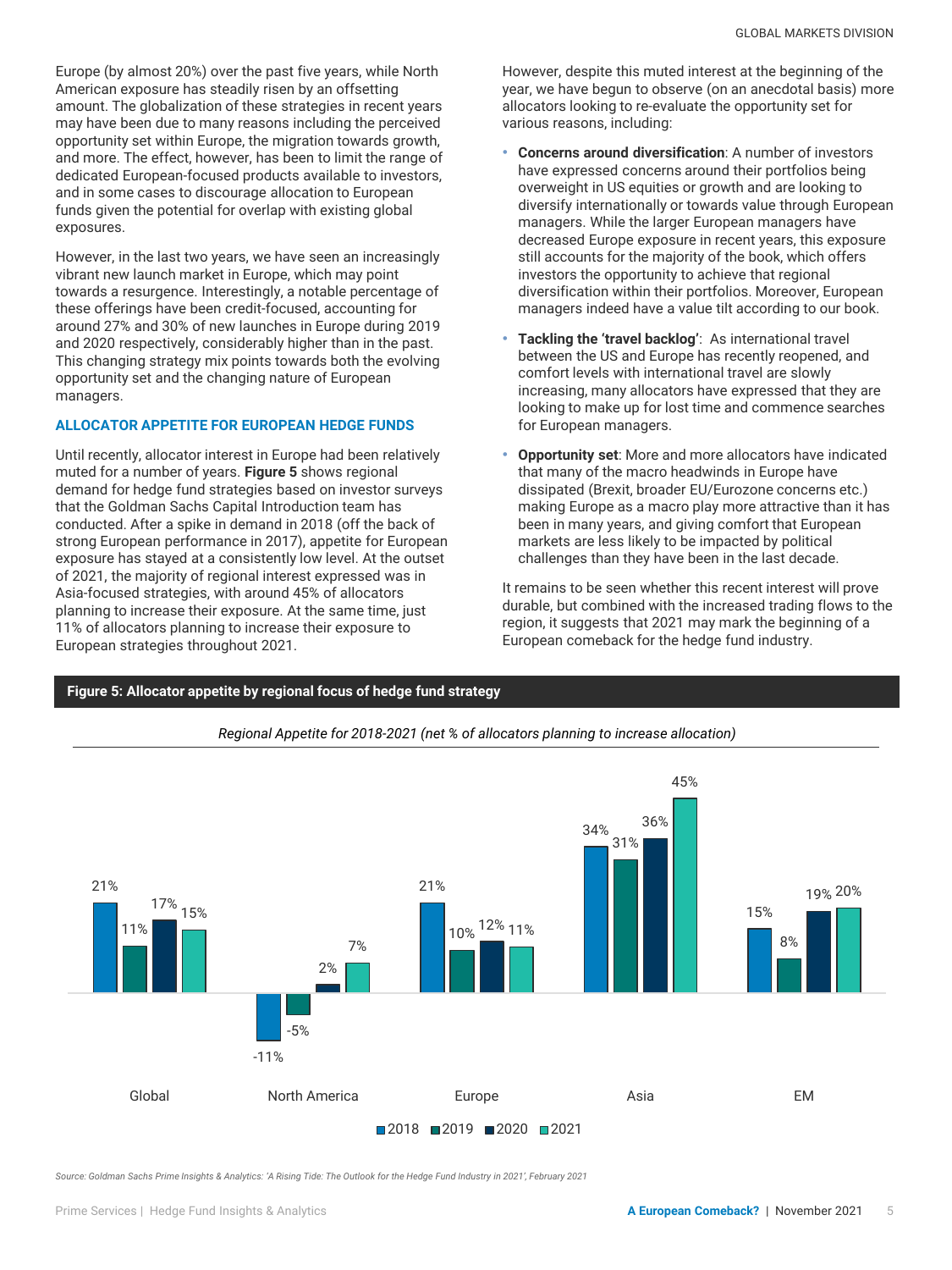# **HEDGE FUND INSIGHTS & ANALYTICS**

Questions? Comments? Please reach out to the Prime Insights & Analytics team…

#### **Freddie Parker, CFA**

[freddie.parker@gs.com](mailto:freddie.parker@gs.com) | 212-357-5613 Co-Head of Prime Insights and Analytics Vice President, Capital Introduction

#### **Vincent Lin, CFA** [vincent.lin@gs.com](mailto:vincent.lin@gs.com) | 212-902-9060 Co-Head of Prime Insights and Analytics Vice President, Securities Lending

#### **Sydney Watson** [sydney.watson@gs.com](mailto:Sydney.Watson@gs.com) | 212-357-4131 Prime Insights and Analytics Analyst, Capital Introduction

#### **Kartik Singhal**

[kartik.singhal@gs.com](mailto:kartik.singhal@gs.com) | 646-446-7605 Prime Insights and Analytics Analyst, Prime Services Strats

> [Read all the latest content from Goldman Sachs Prime Services on Marquee®](https://marquee.gs.com/content/prime/prime-services.html) *//.* marquee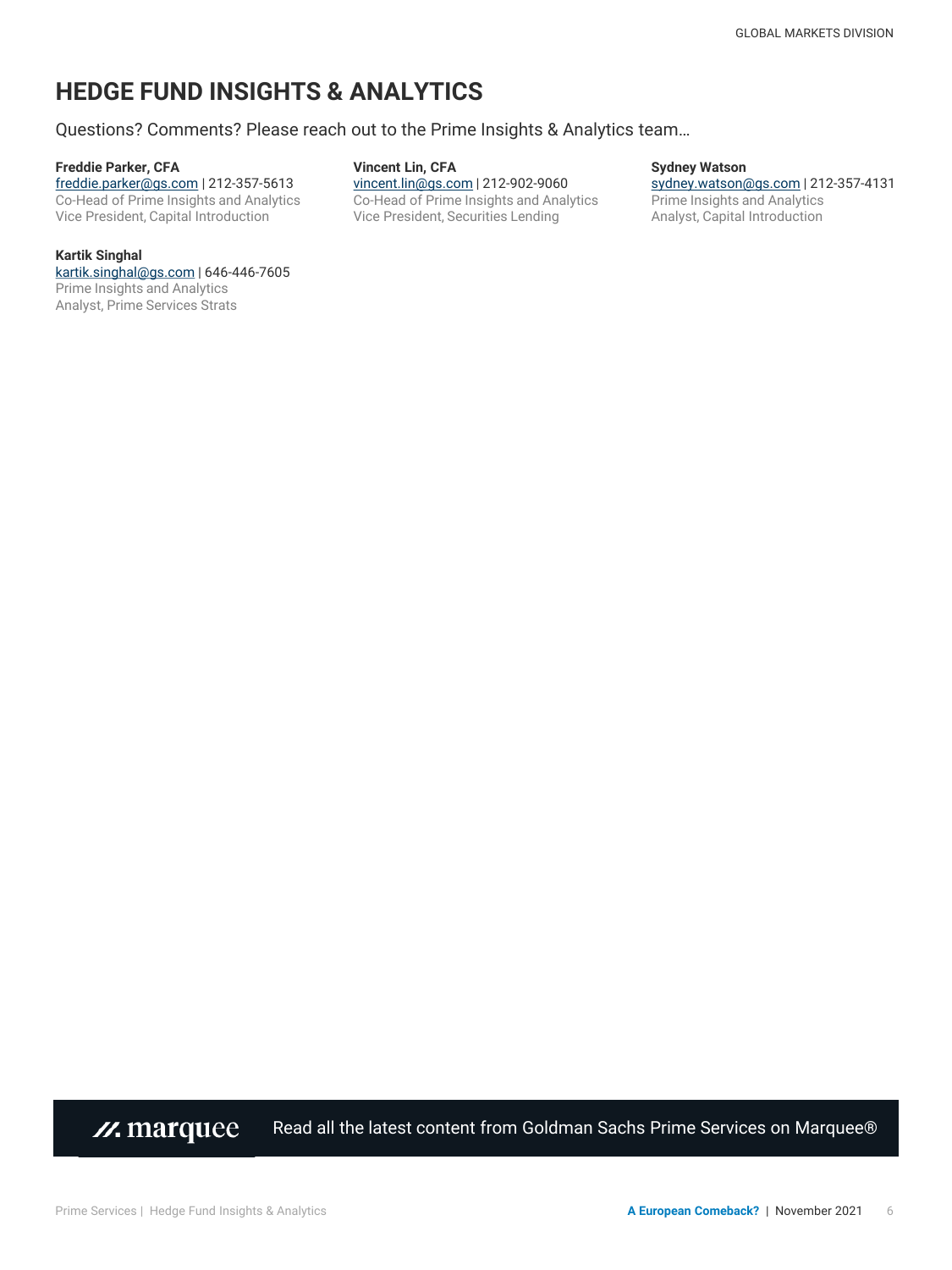## **DISCLAIMERS**

Conflict of Interest Disclosure: We are a full-service, integrated corporate advisory, investment management, and brokerage firm. The professionals who prepared this material are paid in part based on the profitability of The Goldman Sachs Group, Inc., which includes earnings from the firm's trading, capital markets, corporate advisory and other business. They, along with other salespeople, traders, and other professionals may provide oral or written market commentary or trading strategies to our clients that reflect opinions that are contrary to the opinions expressed herein or the opinions expressed in research reports issued by our Research Departments, and our market making, investing and lending businesses may make investment decisions that are inconsistent with the views expressed herein. In addition, the professionals who prepared this material may also produce material for, and from time to time, may advise or otherwise be part of our trading desks that trade as principal in the securities mentioned in this material. This material is therefore not independent from our interests, which may conflict with your interests. We and our affiliates, officers, directors, and employees, including persons involved in the preparation or issuance of this material, may from time to time have "long" or "short" positions in, act as principal in, and buy or sell the securities or derivatives (including options) thereof in, and act as market maker or specialist in, and serve as a director of, companies mentioned in this material. In addition, we may have served as manager or co manager of a public offering of securities by any such company within the past three years

Unless cited to a third party source, the information in this material is based solely upon the personal observations of members of the Goldman Sachs Capital Introduction team. Industry-wide information in this material may have been extrapolated solely from data, surveys or observations relating to hedge fund activity conducted solely in Goldman Sachs prime brokerage accounts. Information sourced exclusively from the Goldman Sachs client base or observations of the GS Capital Introduction Team may not be representative of the broader global hedge fund industry. This material has been prepared and distributed by Goldman Sachs for informational purposes only and should not be construed as legal, accounting, tax or other professional advice. You should consult with your own independent legal, accounting, tax and other professional advisors before taking any action on the basis of this information.This presentation has been prepared by the Equities Division and is not the product of Goldman Sachs Global Investment Research. This material should not be construed as an endorsement, advice or recommendation by Goldman Sachs about investing in hedge funds generally or in any particular hedge fund strategy. It is for your general information only and we are not soliciting any action based upon it. It does not take into account your particular investment objectives, financial situation or needs. • Investments in hedge funds are speculative, involve a high degree of risk, and are illiquid. • Hedge funds may be highly leveraged and their performance can be volatile. • You could lose all or a substantial amount of any investment you make in a hedge fund. • You are solely responsible for performing such due diligence as you may deem appropriate, including consulting your own legal, tax and investment advisors, and any information provided by Goldman Sachs shall not form the primary basis of any investment decision you may make. The information provided in the material is based upon sources believed to have been reliable by Goldman Sachs only as of the date indicated, but Goldman Sachs has not taken any steps to verify the accuracy or completeness of the information. Neither Goldman Sachs nor any of its officers, employees, agents, affiliates or advisers make any representation or warranty as to the accuracy or completeness of the material or are under any obligation, express or implied, to update the information to correct any inaccuracies it may contain or to reflect any changes that may occur in the future.Goldman Sachs has or may develop a business or client relationship with you, which may have an investment advisory or discretionary aspect to it ("Advisory Relationship"). Any information or material accompanying this disclaimer is not being, and shall not be deemed under any circumstances to be, provided to you as part of such Advisory Relationship. In addition, unless expressly agreed to the contrary in writing, Goldman Sachs shall be under no obligation as a result of such Advisory Relationship to provide you with any advice or recommendations in connection with the accompanying material or any further information or material relating to any particular fund or manager referenced thereinThis material is confidential and may not be disclosed to any person other than the intended recipient without the express written approval of Goldman Sachs. No part of this material may be (i) copied, photocopied, or duplicated in any form, by any means or (ii) redistributed, without Goldman Sachs' prior written consent. Copyright 2021. The Goldman Sachs Group, Inc. All rights reserved.

Alternative Investments: Alternative Investments are not subject to the same regulatory requirements or governmental oversight as mutual funds. The sponsor or manager of any Alternative Investment may not be registered with any governmental agency. Alternative Investments often engage in leverage and other investment practices that are extremely speculative and involve a high degree of risk. Such practices may increase the volatility of performance and the risk of investment loss, including the loss of the entire amount that is invested.

Alternative Investments may purchase instruments that are traded on exchanges located outside the United States that are "principal markets" and are subject to the risk that the counterparty will not perform with respect to contracts. Furthermore, this is the case since there is generally less government supervision and regulation of foreign exchanges, Alternative Investments are also subject to the risk of the failure of the exchanges and there may be a higher risk of financial irregularities and/or lack of appropriate risk monitoring and controls.

Alternative Investments may impose significant fees, including incentive fees that are based upon a percentage of the realized and unrealized gains, and such fees may offset all or a significant portion of such Alternative Investment's trading profits.Alternative Investments are offered in reliance upon an exemption from registration under the Securities Act of 1933, as amended, for offers and sales of securities that do not involve a public offering. No public or other market is available or will develop. Similarly, interests in an Alternative Investment are highly illiquid and generally are not transferable without the consent of the sponsor, and applicable securities and tax laws will limit transfers.

Alternative Investments may themselves invest in instruments that may be highly illiquid and extremely difficult to value. This also may limit your ability to redeem or transfer your investment or delay receipt of redemption proceeds.

Alternative Investments are not required to provide their investors with periodic pricing or valuation information. There may be conflicts of interest between the Alternative Investment and other service providers, including the investment manager and sponsor of the Alternative Investment.

Investors in Alternative Investments may have limited rights with respect to their investment interest, including limited voting rights and participation in the management of the Alternative Investment.

Alternative Investments may involve complex tax and legal structures. Investment in any particular Alternative Investment, or Alternative Investments generally, is only suitable for sophisticated investors for whom such an investment does not constitute a complete investment program and who fully understand and are willing to assume the risks involved in such Alternative Investment. You are urged to consult with your own tax, accounting and legal advisers regarding any investment in any Alternative Investment.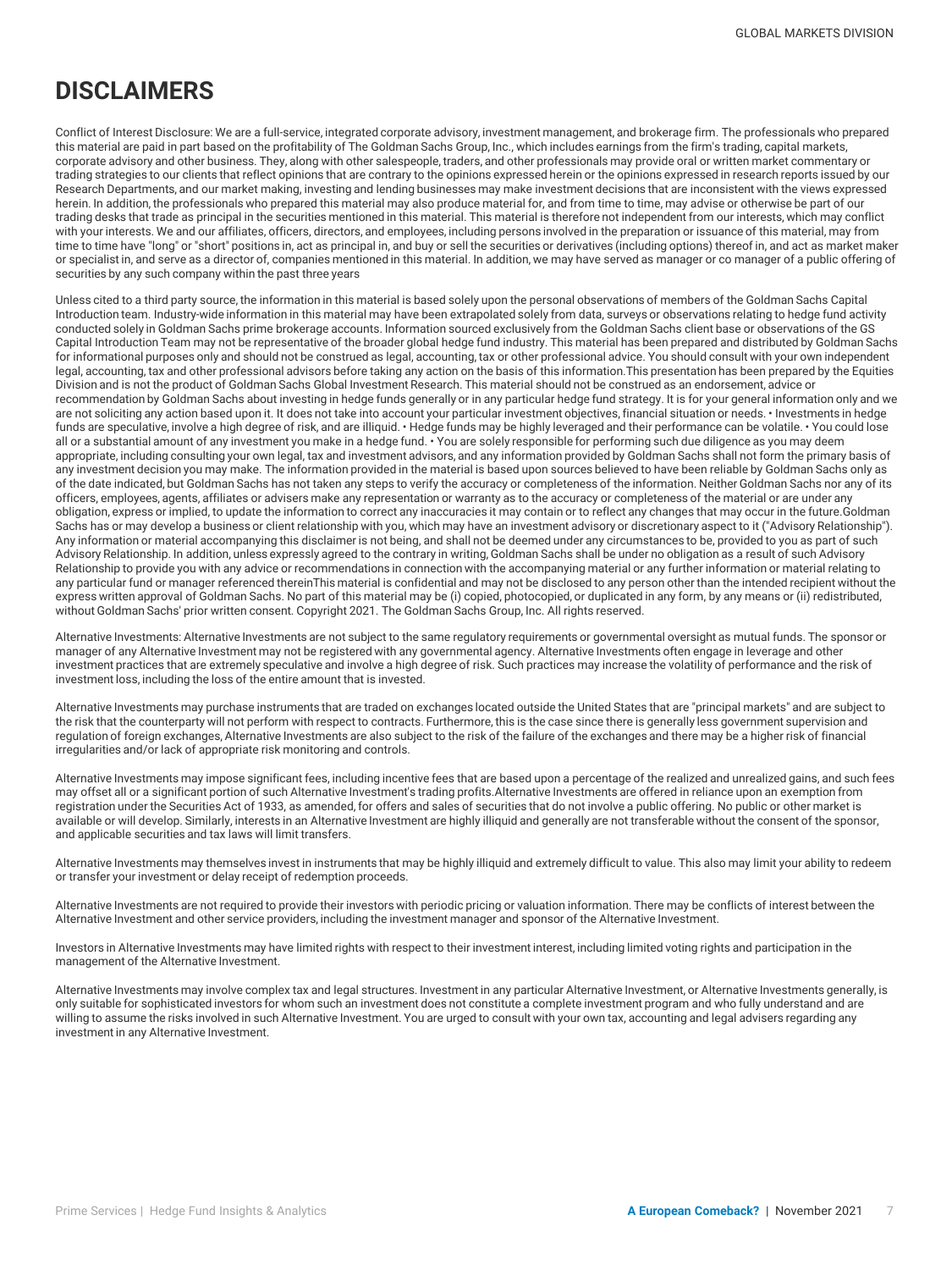# **DISCLAIMERS**

Notice to Australian Investors: When this document is disseminated in Australia by Goldman Sachs & Co. LLC ("GSCO"), Goldman Sachs International ("GSI"), Goldman Sachs Bank Europe SE ("GSBE"), Goldman Sachs (Asia) L.L.C. ("GSALLC"), or Goldman Sachs (Singapore) Pte ("GSSP") (collectively the "GS entities"), this document, and any access to it, is intended only for a person that has first satisfied the GS entities that:

• the person is a Sophisticated or Professional Investor for the purposes of section 708 of the Corporations Act of Australia; and

• the person is a wholesale client for the purpose of section 761G of the Corporations Act of Australia.

To the extent that the GS entities are providing a financial service in Australia, the GS entities are each exempt from the requirement to hold an Australian financial services licence for the financial services they provide in Australia. Each of the GS entities are regulated by a foreign regulator under foreign laws which differ from Australian laws, specifically:

• GSCO is regulated by the US Securities and Exchange Commission under US laws;

• GSI is authorised by the Prudential Regulation Authority and regulated by the Financial Conduct Authority and the Prudential Regulation Authority, under UK laws; • GSBE is subject to direct prudential supervision by the European Central Bank and in other respects is supervised by the German Federal Financial Supervisory

Authority (Bundesanstalt für Finanzdienstleistungsaufischt, BaFin) and Deutsche Bundesbank;

• GSALLC is regulated by the Hong Kong Securities and Futures Commission under Hong Kong laws; and

• GSSP is regulated by the Monetary Authority of Singapore under Singapore laws.

#### Notice to Brazilian Investors

Marquee is not meant for the general public in Brazil. The services or products provided by or through Marquee, at any time, may not be offered or sold to the general public in Brazil. You have received a password granting access to Marquee exclusively due to your existing relationship with a GS business located in Brazil. The selection and engagement with any of the offered services or products through Marquee, at any time, will be carried out directly by you. Before acting to implement any chosen service or products, provided by or through Marquee you should consider, at your sole discretion, whether it is suitable for your particular circumstances and, if necessary, seek professional advice. Any steps necessary in order to implement the chosen service or product, including but not limited to remittance of funds, shall be carried out at your discretion. Accordingly, such services and products have not been and will not be publicly issued, placed, distributed, offered or negotiated in the Brazilian capital markets and, as a result, they have not been and will not be registered with the Brazilian Securities and Exchange Commission (Comissão de Valores Mobiliários), nor have they been submitted to the foregoing agency for approval. Documents relating to such services or products, as well as the information contained therein, may not be supplied to the general public in Brazil, as the offering of such services or products is not a public offering in Brazil, nor used in connection with any offer for subscription or sale of securities to the general public in Brazil.

The offer of any securities mentioned in this message may not be made to the general public in Brazil. Accordingly, any such securities have not been nor will they be registered with the Brazilian Securities and Exchange Commission (Comissão de Valores Mobiliários) nor has any offer been submitted to the foregoing agency for approval. Documents relating to the offer, as well as the information contained therein, may not be supplied to the public in Brazil, as the offer is not a public offering of securities in Brazil. These terms will apply on every access to Marquee.

Ouvidoria Goldman Sachs Brasil: 0800 727 5764 e/ou [ouvidoriagoldmansachs@gs.com](mailto:ouvidoriagoldmansachs@gs.com)

Horário de funcionamento: segunda-feira à sexta-feira (exceto feriados), das 9hs às 18hs.

Ombudsman Goldman Sachs Brazil: 0800 727 5764 and / or [ouvidoriagoldmansachs@gs.com](mailto:ouvidoriagoldmansachs@gs.com)

Available Weekdays (except holidays), from 9 am to 6 pm.

Please note that none of Goldman Sachs and its affiliates including Goldman Sachs (Asia) LLC maintains any licenses, authorisations or registrations in the People's Republic of China ("PRC") nor are the funds discussed in this material registered in the PRC.

The distribution of this material and the placement of interests in the funds in Hong Kong is restricted. Accordingly, unless permitted by the securities laws of Hong Kong, no person may issue or have in its possession for the purposes of issue, this material, or any advertisement, invitation or document relating to the interests in the funds, whether in Hong Kong or elsewhere, which is directed at, or the contents of which are likely to be accessed or read by, the public in Hong Kong, other than with respect to the interests in the funds which are intended to be disposed of only to persons outside Hong Kong or only to -professional investorsI within the meaning of the Securities and Futures Ordinance (Cap. 571 of the Laws of Hong Kong) and any rules made thereunder.

Note to Investors in Israel: GS is not licensed to provide investment advice or investment management services under Israeli law.

#### Notice to Investors in Japan

Marquee is made available in Japan by Goldman Sachs Japan Co., Ltd.

本書は情報の提供を目的としております。また、売却・購入が違法となるような法域での有価証券その他の売却若しくは購入を勧めるものでもありません。ゴー ルドマン・サックスは本書内の取引又はストラクチャーの勧誘を行うものではございません。これらの取引又はストラクチャーは、社内及び法規制等の承認等次 第で実際にはご提供できない場合がございます。

#### <適格機関投資家限定 転売制限>

ゴールドマン・サックス証券株式会社が適格機関投資家のみを相手方として取得申込みの勧誘(取得勧誘)又は売付けの申込み若しくは買付けの申込みの勧誘( 売付け勧誘等)を行う本有価証券には、適格機関投資家に譲渡する場合以外の譲渡が禁止される旨の制限が付されています。本有価証券は金融商品取引法第4条 に基づく財務局に対する届出が行われておりません。なお、本告知はお客様によるご同意のもとに、電磁的に交付させていただいております。